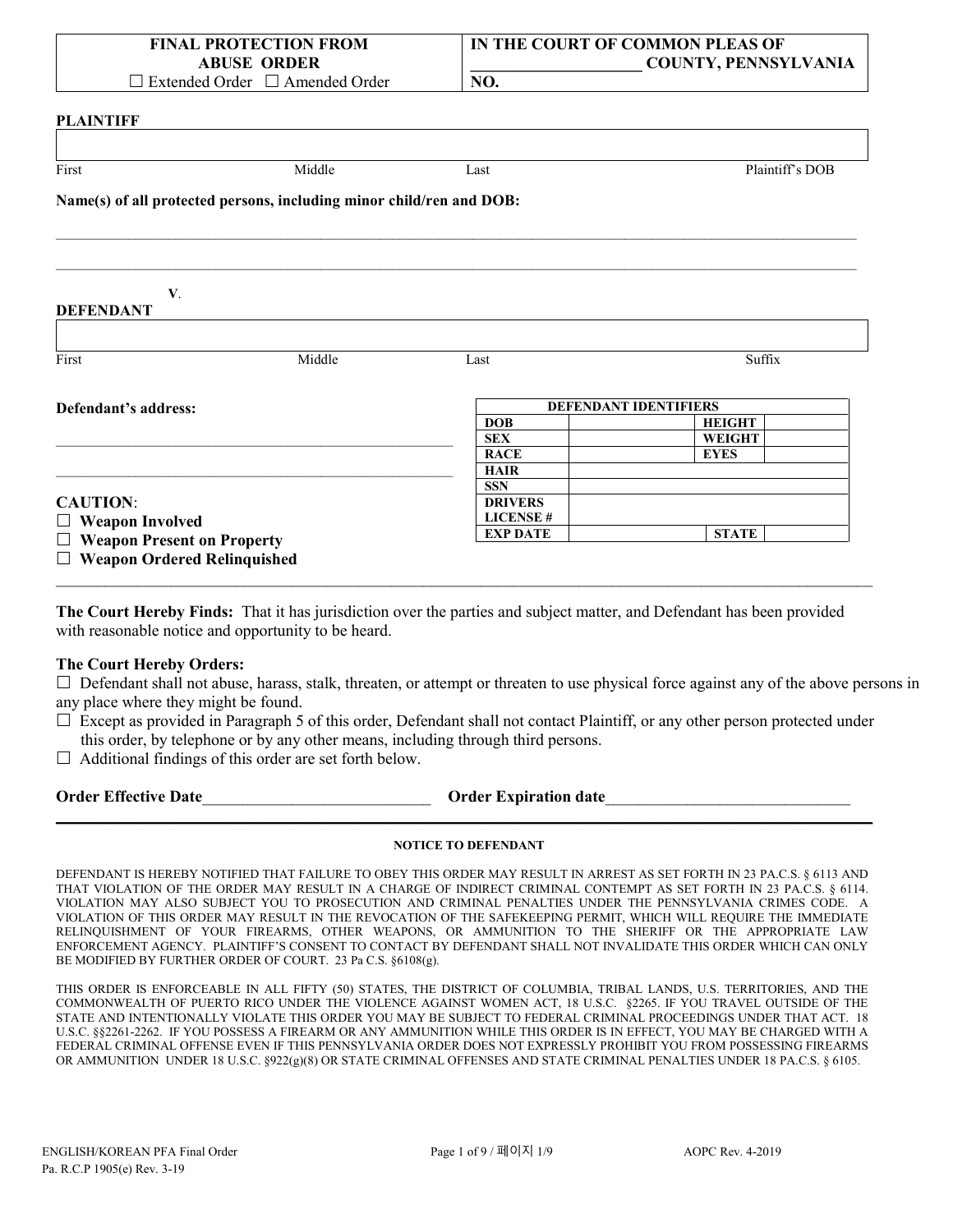| 폭행으로부터의 최종 보호명령서  |
|-------------------|
| □ 연장된 명령 □ 수정된 명령 |

민사소송 법원 펜실베니아 주 **\_\_\_\_\_\_\_\_\_\_\_\_\_\_\_\_\_\_\_\_\_** 카운티 번호**.**

원고

첫 이름 중간 이름 성 원고의 생년월일

# 미성년 자녀 및 생년월일을 포함하여 모든 보호대상자들의 이름 및 생년월일**:**

| 피고             | 대    |          |         |
|----------------|------|----------|---------|
|                |      |          |         |
| 첫이름            | 중간이름 | 성        | 이름 끝 호칭 |
| 피고의 주소:        |      | 피고의 인적사항 |         |
|                |      | 생년월일     | 키       |
|                |      | 성별       | 몸무게     |
|                |      | 인종       | 눈동자색    |
|                |      | 모발색      |         |
| 주의사항:          |      | 사회보장번호   |         |
| □ 무기가 관련됨      |      | 운전면허번호   |         |
| □ 해당 장소에 무기 있음 |      | 만료일      | 발급주     |

\_\_\_\_\_\_\_\_\_\_\_\_\_\_\_\_\_\_\_\_\_\_\_\_\_\_\_\_\_\_\_\_\_\_\_\_\_\_\_\_\_\_\_\_\_\_\_\_\_\_\_\_\_\_\_\_\_\_\_\_\_\_\_\_\_\_\_\_\_\_\_\_\_\_\_\_\_\_\_\_\_\_\_\_\_\_\_\_\_\_\_\_\_\_\_\_\_\_\_\_\_\_\_

본 법원은 아래와 같이 판단합니다**:** 법원은 당사자들 및 이 사건의 주제에 대한 관할권을 가지며, 피고는 합당한 통지 및 청취 기회를 제공받습니다.

## 본 법원은 아래와 같이 명령합니다**:**

 피고는 어떠한 장소에서든지 위 사람들 중 아무 사람에 대하여 학대하거나, 괴롭히거나 스토킹하거나 위협하거나 물리력을 사용하려고 시도하거나 위협할 수 없습니다.

 이 명령의 5 항에 규정된 경우를 제외하고, 피고는 원고나 이 명령에 따라 보호되는 어떤 사람에게도 전화나 또는 제 3 자를 통한 방법을 포함한 그 외 방법으로 접촉할 수 없습니다.

 $\mathcal{L}_\mathcal{L} = \{ \mathcal{L}_\mathcal{L} = \{ \mathcal{L}_\mathcal{L} = \{ \mathcal{L}_\mathcal{L} = \{ \mathcal{L}_\mathcal{L} = \{ \mathcal{L}_\mathcal{L} = \{ \mathcal{L}_\mathcal{L} = \{ \mathcal{L}_\mathcal{L} = \{ \mathcal{L}_\mathcal{L} = \{ \mathcal{L}_\mathcal{L} = \{ \mathcal{L}_\mathcal{L} = \{ \mathcal{L}_\mathcal{L} = \{ \mathcal{L}_\mathcal{L} = \{ \mathcal{L}_\mathcal{L} = \{ \mathcal{L}_\mathcal{$ 

이 명령의 추가 결정사항은 아래에 기재되어 있습니다.

# 명령 효력 발생일 \_\_\_\_\_\_\_\_\_\_\_\_\_\_\_\_\_\_\_\_\_\_\_\_\_\_\_\_ 명령 효력 만료일\_\_\_\_\_\_\_\_\_\_\_\_\_\_\_\_\_\_\_\_\_\_\_\_\_\_\_\_\_\_

#### 피고에게 알림

**\_\_\_\_\_\_\_\_\_\_\_\_\_\_\_\_\_\_\_\_\_\_\_\_\_\_\_\_\_\_\_\_\_\_\_\_\_\_\_\_\_\_\_\_\_\_\_\_\_\_\_\_\_\_\_\_\_\_\_\_\_\_\_\_\_\_\_\_\_\_\_\_\_\_\_\_\_\_\_\_\_\_\_\_\_\_\_\_\_\_\_\_\_\_\_\_\_\_\_\_**

피고는 이 보호명령서를 준수하지 못할 경우 23 Pa.C.S. §6113 에 명시된 바와 같이 체포될 수 있고, 이 보호명령을 위반할 경우 23 Pa.C.S. §6114 에 명시된 바와 같이 간접법정모욕죄로 기소될 수 있다는 것을 통지합니다. 위반 시에는 또한 PENNSYLVANIA CRIMES CODE(펜실베니아 주 형법)에 따라 기소 및 형사처벌 대상이 됩니다. 이 명령을 위반할 경우 보관허가증이 취소되어, 소유하고 있는 화기, 기타 무기 또는 탄약을 보안관 또는 적절한 법집행 기관에게 즉시 내어 주어야 합니다. 피고가 접촉하는 것을 원고가 동의한다고 해서 이 명령이 무효화되는 것이 아니며 이 명령은 그런 목적으로 적절한 법원문서를 제출하고 법원의 추후 명령을 내리는 과정을 통해서만 수정이 가능합니다. 23 Pa C.S.A. §6108(g).

본 명령은 VIOLENCE AGAINST WOMEN ACT(여성에 대한 폭행 방지법)에 따라 미국내 50 개주와 컬럼비아 특별구, 모든 부족 토지 및 모든 미국영토, 푸에르토리코 자유 연합주에서 효력을 발생합니다. 18 U.S.C. §2265. 만약 귀하가 미국 밖으로 여행 시 이 명령을 고의적으로 위반할 경우에도 VIOLENCE AGAINST WOMEN ACT(여성에 대한 폭력 방지법)에 따라 연방 형사절차에 처해질 수 있습니다. 18 U.S.C. §§2261-2262. 이 명령이 유효한 기간동안 화기나 탄약을 소지한 경우 이 펜실베니아 명령서에서 화기나 탄약 소지를 명시적으로 금지하지 않았을 경우라도 18 U.S.C. §922(g)(8)에 따라 연방 형사법 위반으로 기소될 수 있거나 18 PA.C.S. § 6105 에 따라 주 형사법 위반과 주 형사 처벌로 기소될 수 있습니다.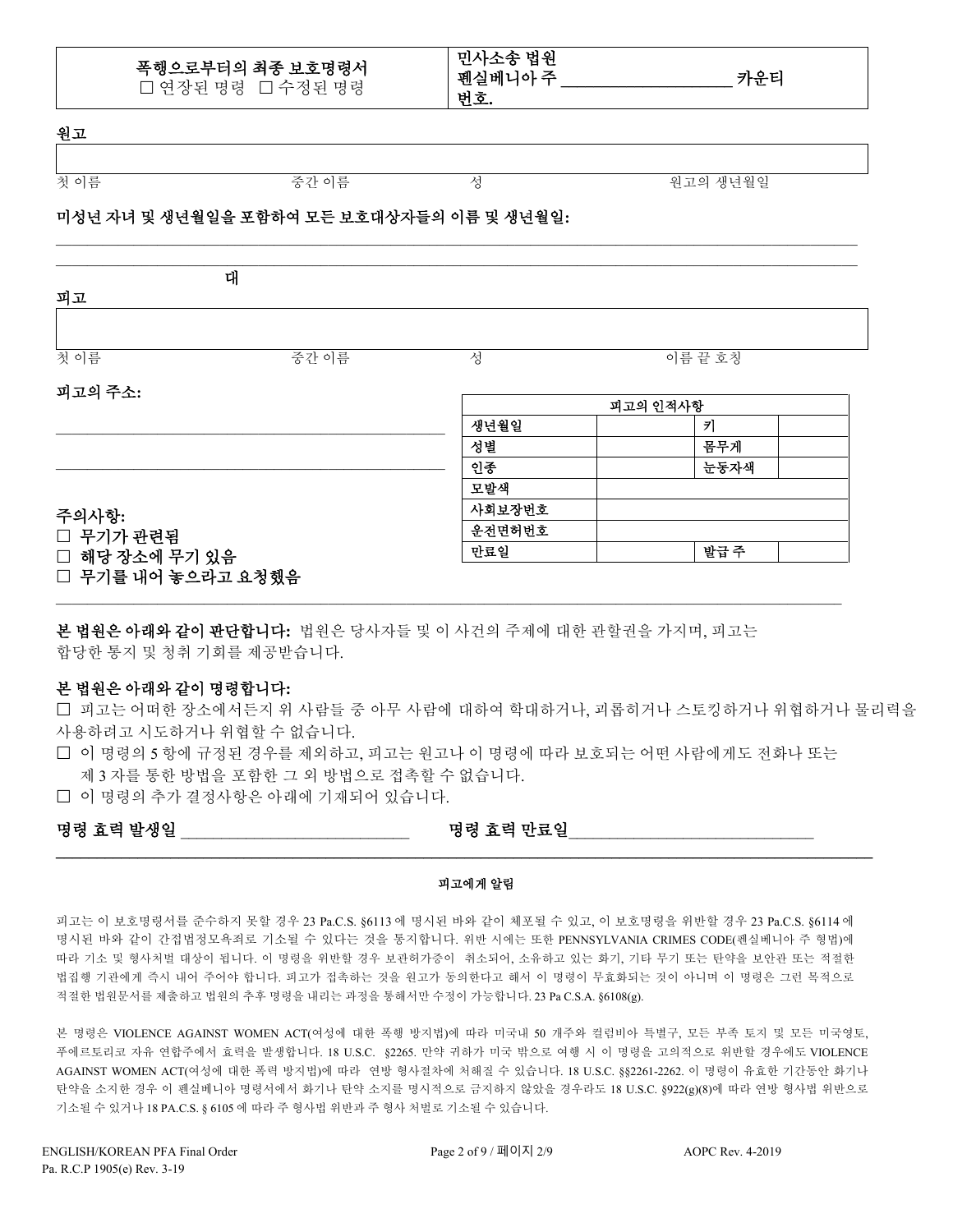# **FINAL PROTECTION FROM ABUSE ORDER** 폭력으로부터의 최종 보호명령서

| <b>CHECK ALL THAT APPLY:</b><br>Plaintiff or Protected Person(s) is/are:                                                                                                                                                   | 모든 해당사항에 표시하십시오:<br>원고 또는 보호 대상자는 다음과 같습니다:                                                                             |
|----------------------------------------------------------------------------------------------------------------------------------------------------------------------------------------------------------------------------|-------------------------------------------------------------------------------------------------------------------------|
| $\Box$ spouse or former spouse of Defendant                                                                                                                                                                                | □ 피고의 현재 또는 전 배우자                                                                                                       |
| $\Box$ parent of a child with Defendant                                                                                                                                                                                    | □ 피고와의 사이에 난 자녀의 부/모                                                                                                    |
| $\Box$ current or former sexual or intimate partner with Defendant                                                                                                                                                         | □ 피고와 현재 또는 이전의 성관계 상대자나 친밀한 관계에                                                                                        |
|                                                                                                                                                                                                                            | 있는 자                                                                                                                    |
| $\Box$ child of Plaintiff                                                                                                                                                                                                  | □ 원고의 자녀                                                                                                                |
| $\Box$ child of Defendant                                                                                                                                                                                                  | □ 피고의 자녀                                                                                                                |
| $\Box$ family member related by blood (consanguinity) to<br>Defendant                                                                                                                                                      | □ 피고와 피로 맺어진(혈연관계) 가족구성원<br>□ 피고와의 결혼 또는 친연으로 맺어진 가족관계                                                                  |
| $\Box$ family member related by marriage or affinity to<br>Defendant                                                                                                                                                       | □ 피고의 동기(같은 부모에게서 태어난 사람)                                                                                               |
| $\Box$ sibling (person who shares parenthood) of Defendant                                                                                                                                                                 |                                                                                                                         |
| Defendant was served, in accordance with R.C.P. No.<br>1930.4 and provided notice of the time, date, and location of<br>the hearing scheduled in this matter.                                                              | 피고는 Pa. R.C.P. 제 1930.4 호에 따라 송달받았으며 이<br>사건에서 예정된 심리의 시간, 날짜 및 장소에 대해<br>통지받았습니다.                                      |
| AND NOW, this ______ day of ___________, 20___, the court<br>having jurisdiction over the parties and the subject matter, it<br>is ORDERED, ADJUDGED, AND DECREED as follows:<br>This order is entered by (check one)      | 그러므로 오늘 20<br>년<br>월 일, 당사자들<br>및 소송의 주제에 대한 관할권을 가진 법원은 다음과 같이<br>명령, 판정 및 판결을 내립니다:<br>본 명령은 (아래에서 하나에 체크)에 의해 확정됩니다. |
| By Agreement<br>Ц                                                                                                                                                                                                          | □ 동의에 의하여                                                                                                               |
| By Agreement without an Admission<br>ш                                                                                                                                                                                     | □ 인정 없는 동의에 의하여                                                                                                         |
| After a hearing and decision by the court<br>⊔                                                                                                                                                                             | □ 법원의 심리 및 판결 후                                                                                                         |
| After Hearing at which defendant was not present, despite<br>□<br>proper service being made                                                                                                                                | 적절한 송달이 되었는데도 불구하고 피고가 출석하지 않은<br>$\Box$<br>심리 후                                                                        |
| By Default<br>$\Box$                                                                                                                                                                                                       | □ 결석 판결에 의해                                                                                                             |
| Without regard as to how this order was entered, this is a                                                                                                                                                                 | 본 명령이 확정된 방법에 대해 상관없이, 본 명령은                                                                                            |
| final order of court subject to full enforcement pursuant to<br>the Protection from Abuse Act.                                                                                                                             | 학대로부터의 보호법에 따라 전면 집행이 적용되는 법원의                                                                                          |
|                                                                                                                                                                                                                            | 최종 명령입니다                                                                                                                |
| Note: Space is provided to allow for 1) the court's general<br>findings of abuse; 2) inclusion of the terms under which                                                                                                    | 유의: 1) 법원의 일반적 학대 소견; 2) 명령이 확정된 표현의                                                                                    |
| the order was entered (e.g., that the order was entered with                                                                                                                                                               | 포함 (예, 명령은 당사자의 동의로 확정되었음, 또는 제대로                                                                                       |
| the consent of the parties, or that Defendant, though<br>properly served, failed to appear for the hearing, or the                                                                                                         | 송달되었지만, 피고가 심리에 출석하지 못했음, 또는 원고의                                                                                        |
| reasons why the plaintiff's request for a final PFA order                                                                                                                                                                  | 최종 PFA 명령 신청이 거부된 이유; 또는 법집행에 도움이                                                                                       |
| was denied); or 3) information that may be helpful to law<br>enforcement (e.g., whether a firearm or other weapon was<br>involved in the incident of abuse or whether Defendant is<br>believed to be armed and dangerous). | 될 수 있는 정보 (예, 화기나 기타 무기가 학대 사건에                                                                                         |
|                                                                                                                                                                                                                            | 연관되었는지 여부 또는 피고가 무장되고 위험하다고                                                                                             |
|                                                                                                                                                                                                                            | 생각되는지 여부)                                                                                                               |
| $\Box$ Plaintiff's request for a final protection order is denied.                                                                                                                                                         | 원고의 최종 보호 명령 신청이 거부됩니다.<br>$\Box$                                                                                       |
| <b>OR</b>                                                                                                                                                                                                                  | 또는                                                                                                                      |
| $\Box$ Plaintiff's request for a final protection order is granted.                                                                                                                                                        | □ 원고의 최종 보호 명령 신청이 승인됩니다.                                                                                               |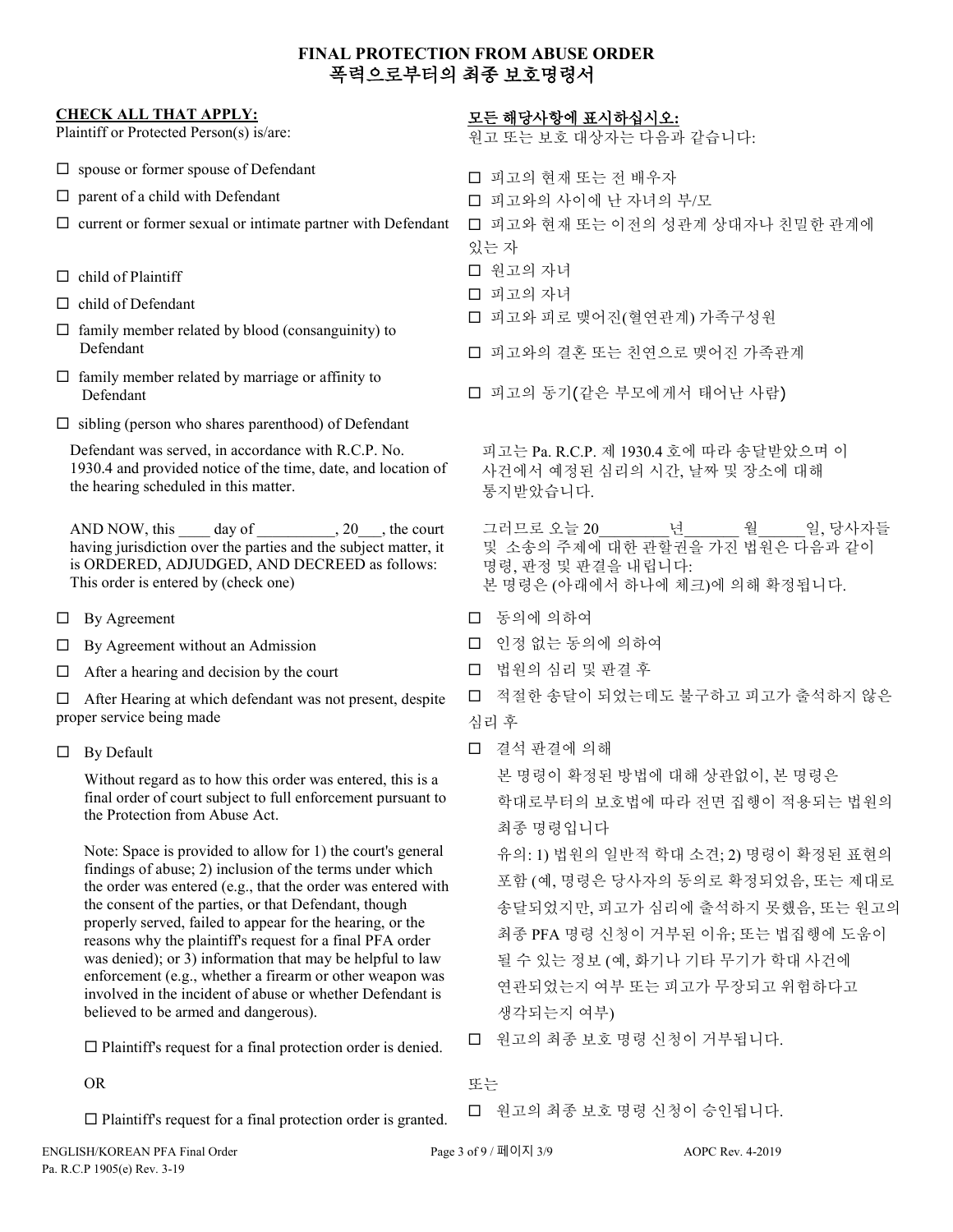- $\Box$  1. Defendant shall not abuse, stalk, harass, threaten, or attempt or threaten to use physical force against Plaintiff or any other protected person in any place where they might be found.
- $\square$  2. Defendant is completely evicted and excluded from the residence at

 $\_$  ,  $\_$  ,  $\_$  ,  $\_$  ,  $\_$  ,  $\_$  ,  $\_$  ,  $\_$  ,  $\_$  ,  $\_$  ,  $\_$  ,  $\_$  ,  $\_$  ,  $\_$  ,  $\_$  ,  $\_$ *(Non-confidential address from which Defendant is excluded)*

or any other residence where Plaintiff or any other person protected under this order may live. Exclusive possession of the residence is granted to Plaintiff. Defendant shall have no right or privilege to enter or be present on the premises of Plaintiff or any other person protected under this order.

 $\mathcal{L}_\mathcal{L}$  , and the set of the set of the set of the set of the set of the set of the set of the set of the set of the set of the set of the set of the set of the set of the set of the set of the set of the set of th

 $\Box$  On

 $\_$  , and the set of the set of the set of the set of the set of the set of the set of the set of the set of the set of the set of the set of the set of the set of the set of the set of the set of the set of the set of th *(Date and time)*  $\mathcal{L}_\mathcal{L}$  , and the set of the set of the set of the set of the set of the set of the set of the set of the set of the set of the set of the set of the set of the set of the set of the set of the set of the set of th

Defendant may enter the residence to retrieve his/her clothing and other personal effects, provided that Defendant is in the company of a law enforcement officer or sheriff when such retrieval is made and (insert any other conditions):

 $\_$  . The contribution of the contribution of  $\mathcal{L}_\mathcal{A}$ 

 $\square$  3. Except as provided in Paragraph 5 of this order, Defendant is prohibited from having ANY CONTACT with Plaintiff, either directly or indirectly, or any other person protected under this order, at any location, including but not limited to any contact at Plaintiff's school, business, or place of employment. Defendant is specifically ordered to stay away from the following locations for the duration of this order:

 $\mathcal{L}_\text{max}$  and  $\mathcal{L}_\text{max}$  and  $\mathcal{L}_\text{max}$  and  $\mathcal{L}_\text{max}$  and  $\mathcal{L}_\text{max}$  $\mathcal{L}_\text{max}$  and  $\mathcal{L}_\text{max}$  and  $\mathcal{L}_\text{max}$  and  $\mathcal{L}_\text{max}$  and  $\mathcal{L}_\text{max}$  $\mathcal{L}_\mathcal{L}$  , and the set of the set of the set of the set of the set of the set of the set of the set of the set of the set of the set of the set of the set of the set of the set of the set of the set of the set of th

 $\square$  4. Except as provided in Paragraph 5 of this order, Defendant shall not contact Plaintiff, either directly or indirectly, or any other person protected under this order, by telephone or by any other means, including through third persons.

 $\square$  5. Temporary custody of the minor children, [NAMES OF THE CHILDREN SUBJECT TO THE PROVISION OF THIS PARAGRAPH]

\_\_\_\_\_\_\_\_\_\_\_\_\_\_\_\_\_\_\_\_\_\_\_\_\_\_\_\_\_\_\_\_\_\_\_\_\_\_\_\_\_\_\_\_\_ \_\_\_\_\_\_\_\_\_\_\_\_\_\_\_\_\_\_\_\_\_\_\_\_\_\_\_\_\_\_\_\_\_\_\_\_\_\_\_\_\_\_\_\_\_ \_\_\_\_\_\_\_\_\_\_\_\_\_\_\_\_\_\_\_\_\_\_\_\_\_\_\_\_\_\_\_\_\_\_\_\_\_\_\_\_\_\_\_\_\_

- 1. 피고는 원고나 그 외 보호대상자가 있을 수도 있는 아무 장소에서 그들에 대해 학대하거나, 스토킹하거나, 괴롭히거나, 위협하거나, 물리력을 사용하려고 시도하거나 위협할 수 없습니다.
- 2. 피고는 다음 주소의 거주지에서 완전히 퇴거되고 출입이 차단됩니다:

 $\mathcal{L}_\mathcal{L} = \{ \mathcal{L}_\mathcal{L} = \{ \mathcal{L}_\mathcal{L} = \{ \mathcal{L}_\mathcal{L} = \{ \mathcal{L}_\mathcal{L} = \{ \mathcal{L}_\mathcal{L} = \{ \mathcal{L}_\mathcal{L} = \{ \mathcal{L}_\mathcal{L} = \{ \mathcal{L}_\mathcal{L} = \{ \mathcal{L}_\mathcal{L} = \{ \mathcal{L}_\mathcal{L} = \{ \mathcal{L}_\mathcal{L} = \{ \mathcal{L}_\mathcal{L} = \{ \mathcal{L}_\mathcal{L} = \{ \mathcal{L}_\mathcal{$ *(*피고가 배제된 비밀이 아닌 주소*)*  $\_$  , and the set of the set of the set of the set of the set of the set of the set of the set of the set of the set of the set of the set of the set of the set of the set of the set of the set of the set of the set of th

이는 또한 원고나 이 명령서에 기재된 기타 보호대상자가 살고 있는 기타 거주지에도 해당됩니다. 해당 거주지에 대한 독점 점유권은 원고에게 부여됩니다. 피고는 원고 또는 이 명령서에 기재된 보호대상자의 거주지에 출입하거나 있을 수 있는 권리나 특권이 없습니다.

해당 날짜/시간

 $\mathcal{L}_\mathcal{L} = \{ \mathcal{L}_\mathcal{L} = \{ \mathcal{L}_\mathcal{L} = \{ \mathcal{L}_\mathcal{L} = \{ \mathcal{L}_\mathcal{L} = \{ \mathcal{L}_\mathcal{L} = \{ \mathcal{L}_\mathcal{L} = \{ \mathcal{L}_\mathcal{L} = \{ \mathcal{L}_\mathcal{L} = \{ \mathcal{L}_\mathcal{L} = \{ \mathcal{L}_\mathcal{L} = \{ \mathcal{L}_\mathcal{L} = \{ \mathcal{L}_\mathcal{L} = \{ \mathcal{L}_\mathcal{L} = \{ \mathcal{L}_\mathcal{$ (날짜 및 시간) \_\_\_\_\_\_\_\_\_\_\_\_\_\_\_\_\_\_\_\_\_\_\_\_\_\_\_\_\_\_\_\_\_\_\_\_\_\_\_\_\_\_\_\_\_\_\_

법집행관 또는 보안관과 동행한다는 조건 하에 피고는 본인의 옷가지와 기타 개인소지품을 가져 가기 위해 거주지에 들어갈 수 있습니다(다른 조건 삽입) :

\_\_\_\_\_\_\_\_\_\_\_\_\_\_\_\_\_\_\_\_\_\_\_\_\_\_\_\_\_\_\_\_\_\_\_\_\_\_\_\_\_\_\_\_\_\_\_ \_\_\_\_\_\_\_\_\_\_\_\_\_\_\_\_\_\_\_\_\_\_\_\_\_\_\_\_\_\_\_\_\_\_\_\_\_\_\_\_\_\_\_\_\_\_\_

 3. 이 명령의 제 5 항에 명시된 경우를 제외하고, 피고는 원고와, 또는 이 명령 하에 보호되는 사람과, 적어도 원고의 학교, 사업체 또는 직장 등 아무 장소에서 직접적 또는 간접적인 모든 접촉이 금지됩니다. 피고는 이 명령의 유효기간 동안 특히 다음 장소들을 피하도록 명령합니다:

 $\mathcal{L}_\text{max} = \frac{1}{2} \sum_{i=1}^{n} \frac{1}{2} \sum_{i=1}^{n} \frac{1}{2} \sum_{i=1}^{n} \frac{1}{2} \sum_{i=1}^{n} \frac{1}{2} \sum_{i=1}^{n} \frac{1}{2} \sum_{i=1}^{n} \frac{1}{2} \sum_{i=1}^{n} \frac{1}{2} \sum_{i=1}^{n} \frac{1}{2} \sum_{i=1}^{n} \frac{1}{2} \sum_{i=1}^{n} \frac{1}{2} \sum_{i=1}^{n} \frac{1}{2} \sum_{i=1}^{n} \frac{1$ \_\_\_\_\_\_\_\_\_\_\_\_\_\_\_\_\_\_\_\_\_\_\_\_\_\_\_\_\_\_\_\_\_\_\_\_\_\_\_\_\_\_\_\_\_\_\_\_\_\_ \_\_\_\_\_\_\_\_\_\_\_\_\_\_\_\_\_\_\_\_\_\_\_\_\_\_\_\_\_\_\_\_\_\_\_\_\_\_\_\_\_\_\_\_\_\_\_\_\_\_ \_\_\_\_\_\_\_\_\_\_\_\_\_\_\_\_\_\_\_\_\_\_\_\_\_\_\_\_\_\_\_\_\_\_\_\_\_\_\_\_\_\_\_\_\_\_\_\_\_\_

- 4. 이 명령의 제 5 항에 명시된 경우를 제외하고, 피고는 직접적으로나 간접적으로 원고나 이 명령 하에 보호되는 기타 사람들을 제 3 자를 통하는 방법을 포함하여,,, 전화나 기타 방법으로 접촉할 수 없습니다
- 5. 다음과 같은 미성년 자녀(자녀의 이름은 본 항의 규정이 적용됨)에 대한 임시 양육권의 내용은 다음과 같습니다:

 $\mathcal{L}_\text{max}$  and  $\mathcal{L}_\text{max}$  and  $\mathcal{L}_\text{max}$  and  $\mathcal{L}_\text{max}$ \_\_\_\_\_\_\_\_\_\_\_\_\_\_\_\_\_\_\_\_\_\_\_\_\_\_\_\_\_\_\_\_\_\_\_\_\_\_\_\_\_\_\_\_\_ \_\_\_\_\_\_\_\_\_\_\_\_\_\_\_\_\_\_\_\_\_\_\_\_\_\_\_\_\_\_\_\_\_\_\_\_\_\_\_\_\_\_\_\_\_

shall be as follows:

다음과 같이 :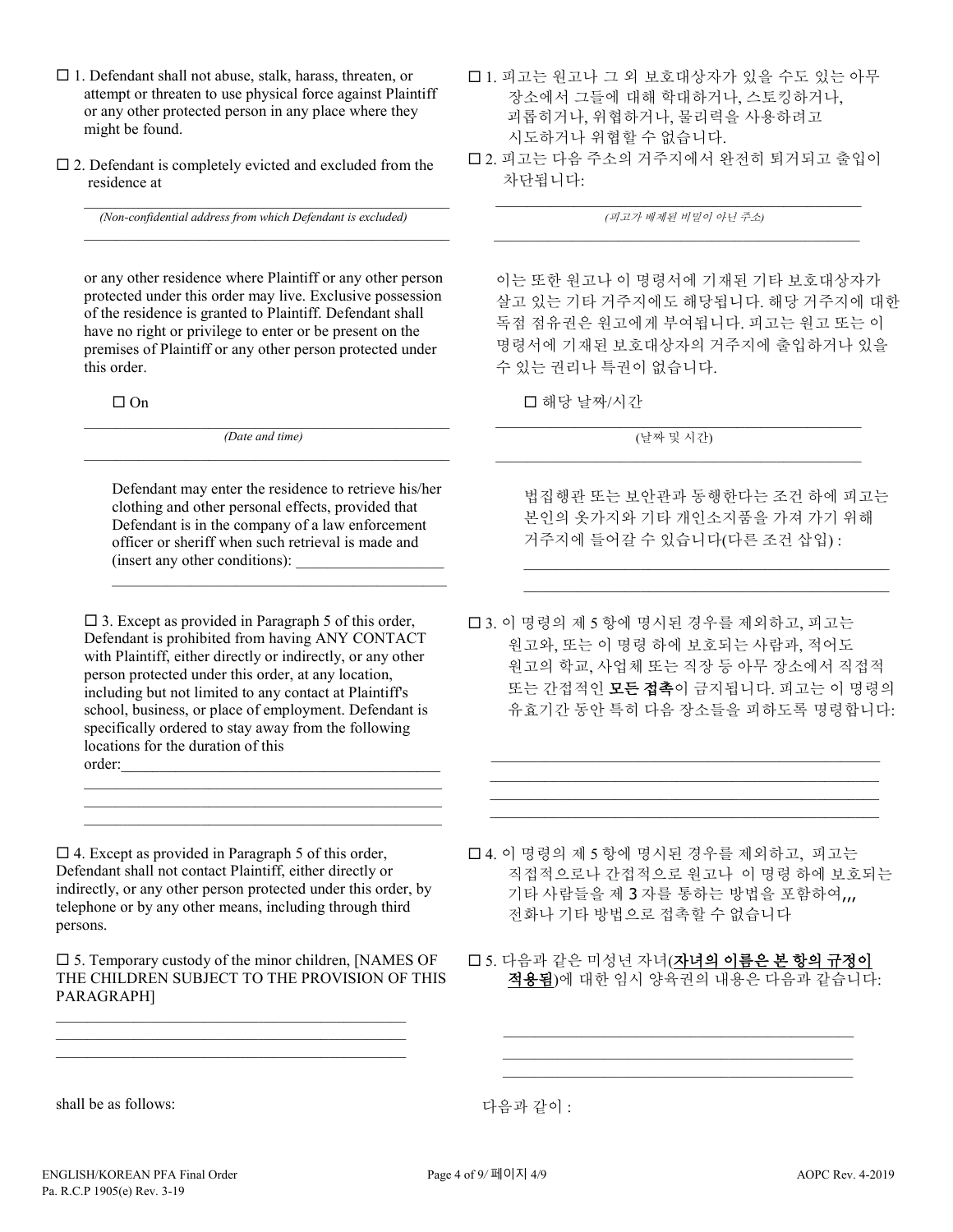#### **Check all that apply:** П

 $\mathcal{L}_\text{max}$  and  $\mathcal{L}_\text{max}$  and  $\mathcal{L}_\text{max}$  and  $\mathcal{L}_\text{max}$  and  $\mathcal{L}_\text{max}$ *(State to whom primary physical custody is awarded; state terms of partial custody or visitation, if any)* \_\_\_\_\_\_\_\_\_\_\_\_\_\_\_\_\_\_\_\_\_\_\_\_\_\_\_\_\_\_\_\_\_\_\_\_\_\_\_\_\_\_\_\_\_

\_\_\_\_\_\_\_\_\_\_\_\_\_\_\_\_\_\_\_\_\_\_\_\_\_\_\_\_\_\_\_\_\_\_\_\_\_\_\_\_\_\_\_\_\_  $\mathcal{L}_\text{max}$  and  $\mathcal{L}_\text{max}$  and  $\mathcal{L}_\text{max}$  and  $\mathcal{L}_\text{max}$  and  $\mathcal{L}_\text{max}$ 

 $\Box$  There is a current custody order as to the children of the parties:

\_\_\_\_\_\_\_\_\_\_\_\_\_\_\_\_\_\_\_\_\_\_\_\_\_\_\_\_\_\_\_\_\_\_\_\_\_\_\_\_\_\_\_\_\_\_\_\_\_\_ *(County Court and docket number)*

 $\Box$  A custody petition is pending.  $\Box$  A hearing is scheduled for

\_\_\_\_\_\_\_\_\_\_\_\_\_\_\_\_\_\_\_\_\_\_\_\_\_\_\_\_\_\_\_\_\_\_\_\_\_\_\_\_\_\_\_\_\_ *(Date, time and location)*

## $\Box$  THIS ORDER SHALL NOT SUPERSEDE THE CURRENT CUSTODY ORDER

#### $\Box$  THIS ORDER SUPERSEDES ANY PRIOR ORDER RELATING TO CHILD CUSTODY

The custody provisions of Paragraph 5 of this order are temporary. Either party may initiate custody proceedings pursuant to the custody statute at 23 Pa.C.S. §§ 5321— 5340. Any valid custody order entered after the final Protection From Abuse order supersedes the custody provisions of this order.

#### 6. FIREARMS, OTHER WEAPONS, OR AMMUNITION RESTRICTIONS

#### **Check all that apply:**

 $\square$  Defendant is prohibited from possessing or acquiring any firearms for the duration of this order.

 $\square$  Defendant shall relinquish to the sheriff or the appropriate law enforcement agency the following firearm licenses owned or possessed by Defendant:

\_\_\_\_\_\_\_\_\_\_\_\_\_\_\_\_\_\_\_\_\_\_\_\_\_\_\_\_\_\_\_\_\_\_\_\_\_\_\_\_\_\_\_\_\_ \_\_\_\_\_\_\_\_\_\_\_\_\_\_\_\_\_\_\_\_\_\_\_\_\_\_\_\_\_\_\_\_\_\_\_\_\_\_\_\_\_\_\_\_\_ \_\_\_\_\_\_\_\_\_\_\_\_\_\_\_\_\_\_\_\_\_\_\_\_\_\_\_\_\_\_\_\_\_\_\_\_\_\_\_\_\_\_\_\_\_

 $\square$  Defendant is directed to relinquish to the sheriff or the appropriate law enforcement agency any firearm, other weapon, or ammunition listed in Attachment A to the Final Order, which is incorporated herein by reference.

## 모든 해당사항에 표시하십시오**:**  $\Box$

 \_\_\_\_\_\_\_\_\_\_\_\_\_\_\_\_\_\_\_\_\_\_\_\_\_\_\_\_\_\_\_\_\_\_\_\_\_\_\_\_\_\_\_ (누구에게 우선 물리적 주요 양육권이 있는지 기재하고, 해당하는 경우 누구에게 부분적 양육권 및 방문권이 있는지도 명시하십시오.) \_\_\_\_\_\_\_\_\_\_\_\_\_\_\_\_\_\_\_\_\_\_\_\_\_\_\_\_\_\_\_\_\_\_\_\_\_\_\_\_\_\_\_\_\_

\_\_\_\_\_\_\_\_\_\_\_\_\_\_\_\_\_\_\_\_\_\_\_\_\_\_\_\_\_\_\_\_\_\_\_\_\_\_\_\_\_\_\_\_\_ \_\_\_\_\_\_\_\_\_\_\_\_\_\_\_\_\_\_\_\_\_\_\_\_\_\_\_\_\_\_\_\_\_\_\_\_\_\_\_\_\_\_\_\_\_

\_\_\_\_\_\_\_\_\_\_\_\_\_\_\_\_\_\_\_\_\_\_\_\_\_\_\_\_\_\_\_\_\_\_\_\_\_\_\_\_\_\_\_\_\_\_\_\_\_\_

 당사자들의 자녀에 대한 현재 집행 중인 양육권 명령은 다음과 같습니다:

\_\_\_\_\_\_\_\_\_\_\_\_\_\_\_\_\_\_\_\_\_\_\_\_\_\_\_\_\_\_\_\_\_\_\_\_\_\_\_\_\_\_\_\_\_\_\_\_\_\_ (카운티 법원 및 사건처리기록부 번호)

 양육권 청원이 계류 중임. 심리가 다음과 같이 예정되어 있음

(날짜, 시간 및 장소)

 $\overline{a}$  , and the set of the set of the set of the set of the set of the set of the set of the set of the set of the set of the set of the set of the set of the set of the set of the set of the set of the set of the set

# 이 명령은 현 양육권 명령을 대체할 수 없음**.**

# □ 이 명령은 자녀 양육권에 관련한 모든 이전 명령을 대체함**.**

본 명령의 제 5 항의 양육권 규정은 임시 규정입니다. 어느 일방 당사자는 23 Pa.C.S. §§ 5321— 5340 에 있는 양육권 규정에 따라 양육권 소송 절차를 개시할 수 있습니다. 학대로부터의 최종 보호 명령 후에 확정된 유효한 양육권 명령은 본 명령의 양육권 규정을 대체합니다.

## 6. 화기, 기타 무기 또는 탄약에 대한 제한사항

# 모든 해당사항에 표시하십시오**:**

 피고는 이 명령의 유효기간 동안 어떠한 화기도 소지하거나 취득하는 것이 금지됩니다.

\_\_\_\_\_\_\_\_\_\_\_\_\_\_\_\_\_\_\_\_\_\_\_\_\_\_\_\_\_\_\_\_\_\_\_\_\_\_\_\_\_\_\_\_\_ \_\_\_\_\_\_\_\_\_\_\_\_\_\_\_\_\_\_\_\_\_\_\_\_\_\_\_\_\_\_\_\_\_\_\_\_\_\_\_\_\_\_\_\_\_ \_\_\_\_\_\_\_\_\_\_\_\_\_\_\_\_\_\_\_\_\_\_\_\_\_\_\_\_\_\_\_\_\_\_\_\_\_\_\_\_\_\_\_\_\_

 피고는 피고가 소유하거나 소지한 다음과 같은 화기 면허를 보안관 또는 적절한 법집행 기관에게 내어 주어야 합니다:

 피고가 이 문서의 일부를 구성하는 최종 명령서 첨부문서 A 에 열거된 모든 화기, 기타 무기 또는 탄약을 보안관 또는 적절한 법집행 기관에게 내어 줄 것을 명령합니다.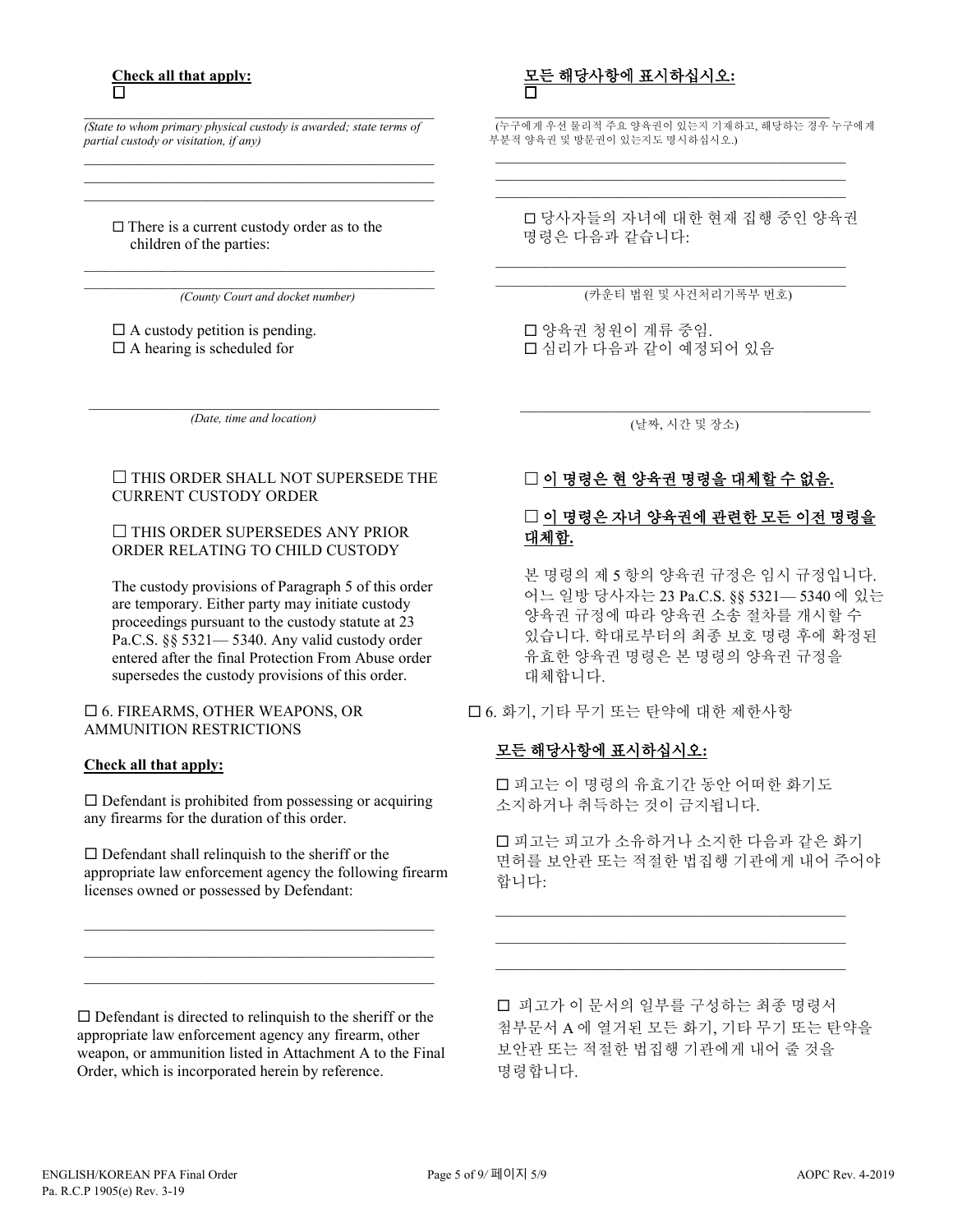Defendant may relinquish any firearms, other weapons, or ammunition to the sheriff or the appropriate law enforcement agency. As an alternative, Defendant may either relinquish firearms, other weapons, or ammunition to a third party provided Defendant and the third party first comply with all the requirements to obtain a safekeeping permit, or relinquish firearms, other weapons, or ammunition to a licensed firearms dealer for consignment sale, lawful transfer, or safekeeping pursuant to 23 Pa. C.S. §6108.2(e). Defendant must relinquish any firearm, other weapon, ammunition, or firearm license ordered to be relinquished no later than 24 hours after service of this order. Failure to timely relinquish any firearm, other weapon, ammunition, or any firearm license ordered to be relinquished shall result in a violation of this order and may result in criminal conviction under the Uniform Firearms Act, 18 Pa. C.S. §6105.

- $\square$  7. Any firearm delivered to the sheriff or the appropriate law enforcement agency or transferred to a licensed firearm dealer or a qualified third party, who satisfies the procedural and substantive requirements to obtain a safekeeping permit issued under 23 Pa C.S. §6108.3 pursuant to this order or the temporary order, shall not be returned to Defendant until further order of court or as otherwise provided by law.
- $\square$  8. The Pennsylvania State Police, the municipal police, or the sheriff shall accompany Plaintiff to his or her residence to retrieve personal belongings.
- $\Box$  9. The following additional relief is granted as authorized by §6108 of the Act:

 $\mathcal{L}_\text{max}$  and  $\mathcal{L}_\text{max}$  and  $\mathcal{L}_\text{max}$  and  $\mathcal{L}_\text{max}$  and  $\mathcal{L}_\text{max}$ \_\_\_\_\_\_\_\_\_\_\_\_\_\_\_\_\_\_\_\_\_\_\_\_\_\_\_\_\_\_\_\_\_\_\_\_\_\_\_\_\_\_\_\_\_ \_\_\_\_\_\_\_\_\_\_\_\_\_\_\_\_\_\_\_\_\_\_\_\_\_\_\_\_\_\_\_\_\_\_\_\_\_\_\_\_\_\_\_\_\_ 피고는 모든 화기, 기타 무기 또는 탄약을 보안관 또는 적절한 법집행 기관에게 내어 주어야 합니다. 그 대신 다른 방법으로는, 피고가 제 3 자에게 화기, 기타 무기 또는 탄약을 내어 주는 방법인데, 이 경우 피고와 제 3 자는 먼저 보관허가증 획득을 위한 모든 요건들을 충족시켜야 합니다. 또 다른 방법은 23 Pa. C.S. §6108.2(e)에 따라, 인가된 총기상에게 위탁판매, 법적양도 또는 안전보관을 목적으로 화기, 기타 무기 또는 탄약을 내어 줄 수 있습니다. 피고는 포기인도가 요구되는 모든 화기, 기타 무기, 탄약 또는 화기면허를 이 명령 송달 후 24 시간 내로 내어 주어야 합니다. 피고가 모든 화기, 기타 무기, 탄약 또는 화기면허를 제한시간 내로 내어 주지 않은 경우 이 보호명령에 대한 위반으로 통합화기법, 18 Pa.C.S.§6105 에 따라 형사기소 될 수 있습니다.

- 7. 이 명령서나 임시 명령서에 따라 보안관 또는 적절한 법집행 기관에게 전달 또는 이송되었거나, 허가 받은 총기상이나 23 Pa C.S. §6108.3 하에 보관허가증 취득에 필요한 절차적 및 실제적 준수사항을 충족하는 적법한 제 3 자에게 양도된 모든 화기는 법원의 추가 명령이 있을 때까지 또는 법에 의해서 달리 규정하는데 따라서 피고에게 반환되지 않습니다.
- 8. 펜실베니아 주 경찰, 자치 경찰 또는 보안관은 원고가 개인 소지품을 되찾도록 원고의 거주지까지 원고와 동행해야 합니다.
- 9. 상기 법 §6108 에 따라 인가된 다음과 같은 추가 구제조치를 허락합니다:

 $\mathcal{L}_\text{max}$  , and the set of the set of the set of the set of the set of the set of the set of the set of the set of the set of the set of the set of the set of the set of the set of the set of the set of the set of the \_\_\_\_\_\_\_\_\_\_\_\_\_\_\_\_\_\_\_\_\_\_\_\_\_\_\_\_\_\_\_\_\_\_\_\_\_\_\_\_\_\_\_\_\_\_\_\_  $\mathcal{L}_\mathcal{L} = \{ \mathcal{L}_\mathcal{L} = \{ \mathcal{L}_\mathcal{L} = \{ \mathcal{L}_\mathcal{L} = \{ \mathcal{L}_\mathcal{L} = \{ \mathcal{L}_\mathcal{L} = \{ \mathcal{L}_\mathcal{L} = \{ \mathcal{L}_\mathcal{L} = \{ \mathcal{L}_\mathcal{L} = \{ \mathcal{L}_\mathcal{L} = \{ \mathcal{L}_\mathcal{L} = \{ \mathcal{L}_\mathcal{L} = \{ \mathcal{L}_\mathcal{L} = \{ \mathcal{L}_\mathcal{L} = \{ \mathcal{L}_\mathcal{$ 

 $\square$  Defendant is prohibited from stalking, as defined in 18 Pa. C.S. §2709.1, or harassing, as defined in 18 Pa. C.S. §2709, the following family and household members of Plaintiff:

 $\mathcal{L}_\mathcal{L}$  , and the set of the set of the set of the set of the set of the set of the set of the set of the set of the set of the set of the set of the set of the set of the set of the set of the set of the set of th  $\mathcal{L}_\mathcal{L}$  , and the set of the set of the set of the set of the set of the set of the set of the set of the set of the set of the set of the set of the set of the set of the set of the set of the set of the set of th  피고가 다음에 기재된 원고의 가족과 식구들을 18 Pa. C.S. §2709.1 에 규정된 스토킹 또는 18 Pa. C.S. §2709 에 규정된 괴롭힘 행위를 할 수 없도록 금지됩니다:

 $\mathcal{L}_\text{max}$  and  $\mathcal{L}_\text{max}$  and  $\mathcal{L}_\text{max}$  and  $\mathcal{L}_\text{max}$  and  $\mathcal{L}_\text{max}$  $\mathcal{L}_\mathcal{L}$  , and the set of the set of the set of the set of the set of the set of the set of the set of the set of the set of the set of the set of the set of the set of the set of the set of the set of the set of th

|           | □ ا          |                                        |  |
|-----------|--------------|----------------------------------------|--|
| Name / 이름 | Address / 주소 | Relationship to Plaintiff /<br>원고와의 관계 |  |
|           |              |                                        |  |
|           |              |                                        |  |
|           |              |                                        |  |

 $\Box$  Other relief:

 $\Box$  10. Defendant is directed to pay temporary support for:

\_\_\_\_\_\_\_\_\_\_\_\_\_\_\_\_\_\_\_\_\_\_\_\_\_\_\_\_\_\_\_\_\_\_\_\_\_\_\_\_\_\_\_\_\_ *(Names of the persons for whom support is to be paid)* as follows: \_\_\_\_\_\_\_\_\_\_\_\_\_\_\_\_\_\_\_\_\_\_\_\_\_\_\_\_\_\_\_\_\_\_\_\_\_\_\_\_\_\_\_\_\_

\_\_\_\_\_\_\_\_\_\_\_\_\_\_\_\_\_\_\_\_\_\_\_\_\_\_\_\_\_\_\_\_\_\_\_\_\_\_\_\_\_\_\_\_\_

\_\_\_\_\_\_\_\_\_\_\_\_\_\_\_\_\_\_\_\_\_\_\_\_\_\_\_\_\_\_\_\_\_\_\_\_\_\_\_\_\_\_\_\_\_ *(Amount, frequency and other terms and conditions of the Support Order)* 기타 구제조치:

 10. 피고가 다음 대상자들에게 임시 생활보조비를 지급하도록 명령합니다:

(보조비를 지급받게 되는 대상자들의 이름) 지급 내역은 다음과 같습니다:

 $\overline{a_1}$  ,  $\overline{a_2}$  ,  $\overline{a_3}$  ,  $\overline{a_4}$  ,  $\overline{a_5}$  ,  $\overline{a_6}$  ,  $\overline{a_7}$  ,  $\overline{a_8}$  ,  $\overline{a_9}$  ,  $\overline{a_9}$  ,  $\overline{a_9}$  ,  $\overline{a_9}$  ,  $\overline{a_9}$  ,  $\overline{a_9}$  ,  $\overline{a_9}$  ,  $\overline{a_9}$  ,  $\overline{a_9}$  , \_\_\_\_\_\_\_\_\_\_\_\_\_\_\_\_\_\_\_\_\_\_\_\_\_\_\_\_\_\_\_\_\_\_\_\_\_\_\_\_\_\_\_\_\_

 $\overline{a_1}$  ,  $\overline{a_2}$  ,  $\overline{a_3}$  ,  $\overline{a_4}$  ,  $\overline{a_5}$  ,  $\overline{a_6}$  ,  $\overline{a_7}$  ,  $\overline{a_8}$  ,  $\overline{a_9}$  ,  $\overline{a_9}$  ,  $\overline{a_9}$  ,  $\overline{a_9}$  ,  $\overline{a_9}$  ,  $\overline{a_9}$  ,  $\overline{a_9}$  ,  $\overline{a_9}$  ,  $\overline{a_9}$  ,  $\_$  ,  $\_$  ,  $\_$  ,  $\_$  ,  $\_$  ,  $\_$  ,  $\_$  ,  $\_$  ,  $\_$  ,  $\_$  ,  $\_$  ,  $\_$  ,  $\_$  ,  $\_$  ,  $\_$  ,  $\_$ 

(보조비 지급 명령에 따른 금액, 횟수 및 기타 조건들)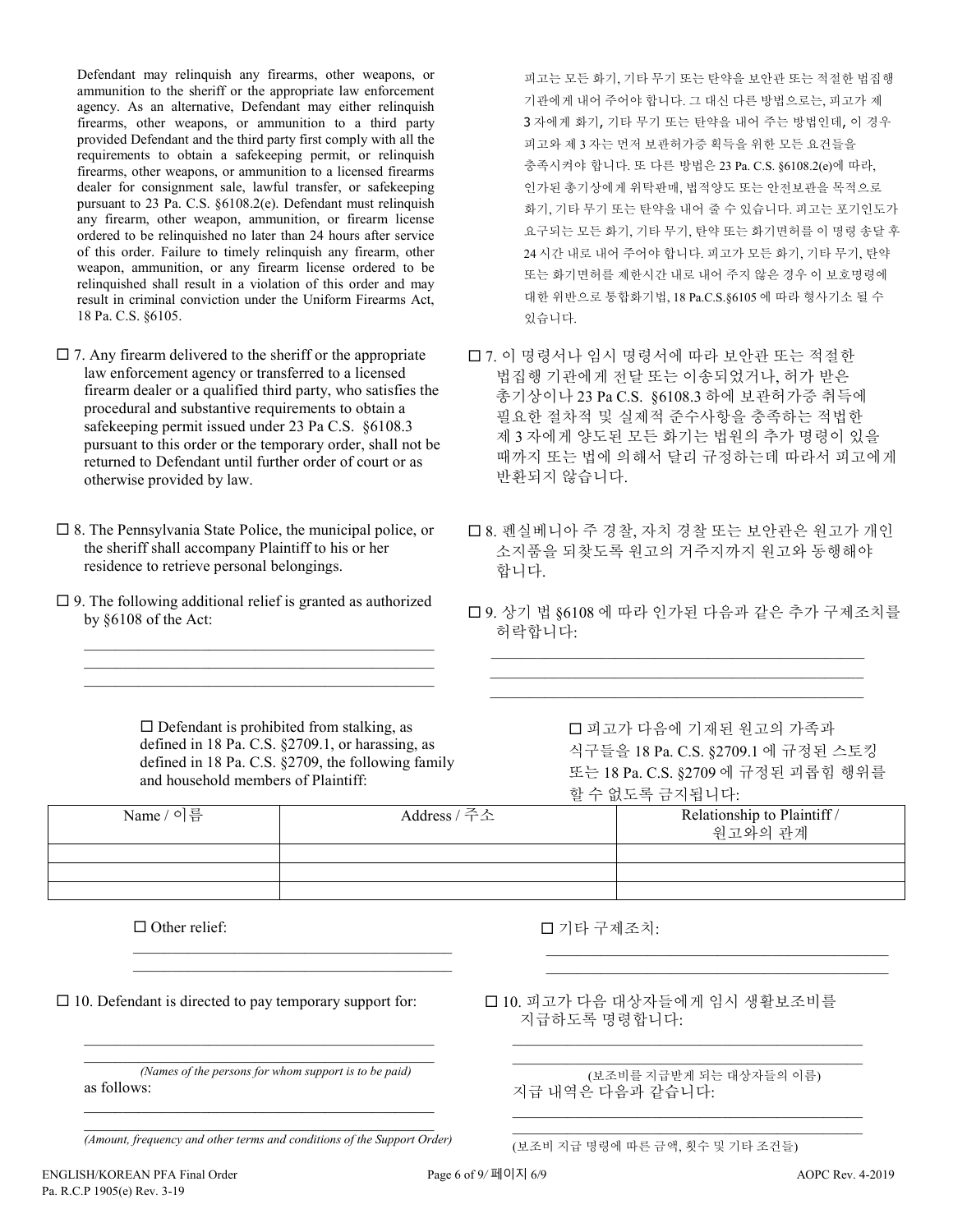This order for support shall remain in effect until a final support order is entered by this court. However, this order shall lapse automatically if Plaintiff does not file a complaint for support with the Domestic Relations Section of the court within two weeks of the date of this order. The amount of this temporary order does not necessarily reflect Defendant's correct support obligation, which shall be determined in accordance with the guidelines at the support hearing. Any adjustments in the final amount of support shall be credited, retroactive to this date, to the appropriate party.

 $\Box$  11.  $\Box$  (a) The costs of this action are imposed on Defendant.

> $\Box$  (b) Because this order followed a contested proceeding, or a hearing at which the Defendant was not present, despite being served with a copy of the Petition for Protection from Abuse and notice of the date, time and place of the hearing, Defendant is ordered to pay an additional \$100 surcharge to the court, which shall be distributed in the manner set forth in 23 Pa. C.S. §6106(d).

 $\Box$  (c) Upon a showing of good cause or finding that Defendant is unable to pay, the costs of this action are waived.

 $\Box$  12. Defendant shall pay \$ to Plaintiff by as compensation for Plaintiff's *(Date)*

out-of-pocket losses, which are as follows:

 $\square$  An installment Schedule is ordered as follows:

 $\mathcal{L}_\mathcal{L} = \{ \mathcal{L}_\mathcal{L} = \{ \mathcal{L}_\mathcal{L} = \{ \mathcal{L}_\mathcal{L} = \{ \mathcal{L}_\mathcal{L} = \{ \mathcal{L}_\mathcal{L} = \{ \mathcal{L}_\mathcal{L} = \{ \mathcal{L}_\mathcal{L} = \{ \mathcal{L}_\mathcal{L} = \{ \mathcal{L}_\mathcal{L} = \{ \mathcal{L}_\mathcal{L} = \{ \mathcal{L}_\mathcal{L} = \{ \mathcal{L}_\mathcal{L} = \{ \mathcal{L}_\mathcal{L} = \{ \mathcal{L}_\mathcal{$ \_\_\_\_\_\_\_\_\_\_\_\_\_\_\_\_\_\_\_\_\_\_\_\_\_\_\_\_\_\_\_\_\_\_\_\_\_\_\_\_\_\_\_\_\_

 $\mathcal{L}_\mathcal{L} = \{ \mathcal{L}_\mathcal{L} = \{ \mathcal{L}_\mathcal{L} = \{ \mathcal{L}_\mathcal{L} = \{ \mathcal{L}_\mathcal{L} = \{ \mathcal{L}_\mathcal{L} = \{ \mathcal{L}_\mathcal{L} = \{ \mathcal{L}_\mathcal{L} = \{ \mathcal{L}_\mathcal{L} = \{ \mathcal{L}_\mathcal{L} = \{ \mathcal{L}_\mathcal{L} = \{ \mathcal{L}_\mathcal{L} = \{ \mathcal{L}_\mathcal{L} = \{ \mathcal{L}_\mathcal{L} = \{ \mathcal{L}_\mathcal{$ \_\_\_\_\_\_\_\_\_\_\_\_\_\_\_\_\_\_\_\_\_\_\_\_\_\_\_\_\_\_\_\_\_\_\_\_\_\_\_\_\_\_\_\_\_  $\mathcal{L}_\mathcal{L} = \{ \mathcal{L}_\mathcal{L} = \{ \mathcal{L}_\mathcal{L} = \{ \mathcal{L}_\mathcal{L} = \{ \mathcal{L}_\mathcal{L} = \{ \mathcal{L}_\mathcal{L} = \{ \mathcal{L}_\mathcal{L} = \{ \mathcal{L}_\mathcal{L} = \{ \mathcal{L}_\mathcal{L} = \{ \mathcal{L}_\mathcal{L} = \{ \mathcal{L}_\mathcal{L} = \{ \mathcal{L}_\mathcal{L} = \{ \mathcal{L}_\mathcal{L} = \{ \mathcal{L}_\mathcal{L} = \{ \mathcal{L}_\mathcal{$ 

OR

 $\square$  Plaintiff is granted leave to present a petition, with appropriate notice to Defendant, to \_\_\_\_\_\_\_\_\_\_\_\_\_\_\_\_\_

 $\mathcal{L}_\mathcal{L} = \{ \mathcal{L}_\mathcal{L} = \{ \mathcal{L}_\mathcal{L} = \{ \mathcal{L}_\mathcal{L} = \{ \mathcal{L}_\mathcal{L} = \{ \mathcal{L}_\mathcal{L} = \{ \mathcal{L}_\mathcal{L} = \{ \mathcal{L}_\mathcal{L} = \{ \mathcal{L}_\mathcal{L} = \{ \mathcal{L}_\mathcal{L} = \{ \mathcal{L}_\mathcal{L} = \{ \mathcal{L}_\mathcal{L} = \{ \mathcal{L}_\mathcal{L} = \{ \mathcal{L}_\mathcal{L} = \{ \mathcal{L}_\mathcal{$  $\mathcal{L}_\mathcal{L} = \{ \mathcal{L}_\mathcal{L} = \{ \mathcal{L}_\mathcal{L} = \{ \mathcal{L}_\mathcal{L} = \{ \mathcal{L}_\mathcal{L} = \{ \mathcal{L}_\mathcal{L} = \{ \mathcal{L}_\mathcal{L} = \{ \mathcal{L}_\mathcal{L} = \{ \mathcal{L}_\mathcal{L} = \{ \mathcal{L}_\mathcal{L} = \{ \mathcal{L}_\mathcal{L} = \{ \mathcal{L}_\mathcal{L} = \{ \mathcal{L}_\mathcal{L} = \{ \mathcal{L}_\mathcal{L} = \{ \mathcal{L}_\mathcal{$ 

\_\_\_\_\_\_\_\_\_\_\_\_\_\_\_\_\_\_\_\_\_\_\_\_\_\_\_\_\_\_\_\_\_\_\_\_\_\_\_\_\_\_\_\_\_ *(Insert name of Judge or court to which the petition should be presented)*

requesting recovery of out-of-pocket losses. The petition shall include an exhibit itemizing all claimed out-of-pocket losses, copies of all bills and estimates of repair, and an order scheduling a hearing. No fee shall be required by the prothonotary's office for the filing of this petition.

- $\Box$  13. THIS ORDER SUPERSEDES ANY PRIOR PROTECTION FROM ABUSE ORDER OBTAINED BY THE SAME PLAINTIFF AGAINST THE SAME DEFENDANT.
- $\Box$  14. All provisions of this order shall expire (Check one):

 in \_\_\_\_\_\_\_\_\_\_\_\_\_\_\_\_\_, on \_\_\_\_\_\_\_\_\_\_\_\_\_\_\_\_\_ *(Days, months or years) (Date)*

 $\Box$  11.  $\Box$  (a) 이 소송비는 피고에게 부과됩니다.

 (b) 이 명령은 반소절차 또는 폭행으로부터의 보호 청원서 사본 및 심리의 날짜, 시간 및 장소의 통지를 했음에도 불구하고 피고가 출두하지 않은 심리를 따른 것이기 때문에, 피고에게 추징금 \$100 을 법원에 납부할 것을 명령합니다. 이 추징금은 23 Pa. C.S. §6106(d)에 명시된 방식으로 배분될 것입니다.

□ (c) 피고가 지불할 능력이 없는 타당한 사유가 증명되거나 판정될 경우, 이 소송비용은 탕감됩니다.

12. 피고는 \_\_\_\_\_\_\_\_\_\_\_\_ (일자)까지 원고에게 \$\_\_\_\_\_\_\_\_\_\_\_\_\_\_\_\_\_\_\_ 를 원고가 부담한 손실에 대한 보상으로 지불해야 합니다. 원고의 손실 내역은 아래와 같습니다:

 법원이 명령한 분할 지급 계획은 다음과 같습니다: \_\_\_\_\_\_\_\_\_\_\_\_\_\_\_\_\_\_\_\_\_\_\_\_\_\_\_\_\_\_\_\_\_\_\_\_\_\_\_\_\_\_\_\_\_

\_\_\_\_\_\_\_\_\_\_\_\_\_\_\_\_\_\_\_\_\_\_\_\_\_\_\_\_\_\_\_\_\_\_\_\_\_\_\_\_\_\_\_\_\_ \_\_\_\_\_\_\_\_\_\_\_\_\_\_\_\_\_\_\_\_\_\_\_\_\_\_\_\_\_\_\_\_\_\_\_\_\_\_\_\_\_\_\_\_\_

\_\_\_\_\_\_\_\_\_\_\_\_\_\_\_\_\_\_\_\_\_\_\_\_\_\_\_\_\_\_\_\_\_\_\_\_\_\_\_\_\_\_\_\_\_  $\mathcal{L}_\mathcal{L}$  , and the set of the set of the set of the set of the set of the set of the set of the set of the set of the set of the set of the set of the set of the set of the set of the set of the set of the set of th

## 또는

 원고는 피고에 대한 적합한 통지서와 함께 다음 판사/법원 앞으로 본인 부담으로 인한 손실의 회복을 요청하는 청원서를 제출하기 위하여 법원에서 나온 후 다시 출석할 수 있습니다.

\_\_\_\_\_\_\_\_\_\_\_\_\_\_\_\_\_\_\_\_\_\_\_\_\_\_\_\_\_\_\_\_\_\_\_\_\_\_\_\_\_\_\_\_\_ \_\_\_\_\_\_\_\_\_\_\_\_\_\_\_\_\_\_\_\_\_\_\_\_\_\_\_\_\_\_\_\_\_\_\_\_\_\_\_\_\_\_\_\_\_

 $\mathcal{L}_\mathcal{L}$  , and the set of the set of the set of the set of the set of the set of the set of the set of the set of the set of the set of the set of the set of the set of the set of the set of the set of the set of th (청원서를 제출해야 할 해당 판사 또는 법원 이름을 기재하십시오)

청원서에는 청구된 모든 본인부담손실액을 항목별로 정리한 증빙서류, 모든 고지서, 수리견적서 사본 및 심리 일정통지 명령서를 포함해야 합니다. 이 청원서 접수를 위해서 법원수석서기 사무실에 지불하는 수수료는 없습니다.

- □ 13. 이 명령서는 동일한 피고에 대해 동일한 원고가 취득한 이전의 모든 폭행으로부터의 보호 명령을 대체합니다.
- 14. 이 명령서의 모든 조항은 다음과 같이 만료됩니다. (한 곳에만 표시하십시오):

 $\Box$ (앞으로 일 또는 월내로 만료) (만료일)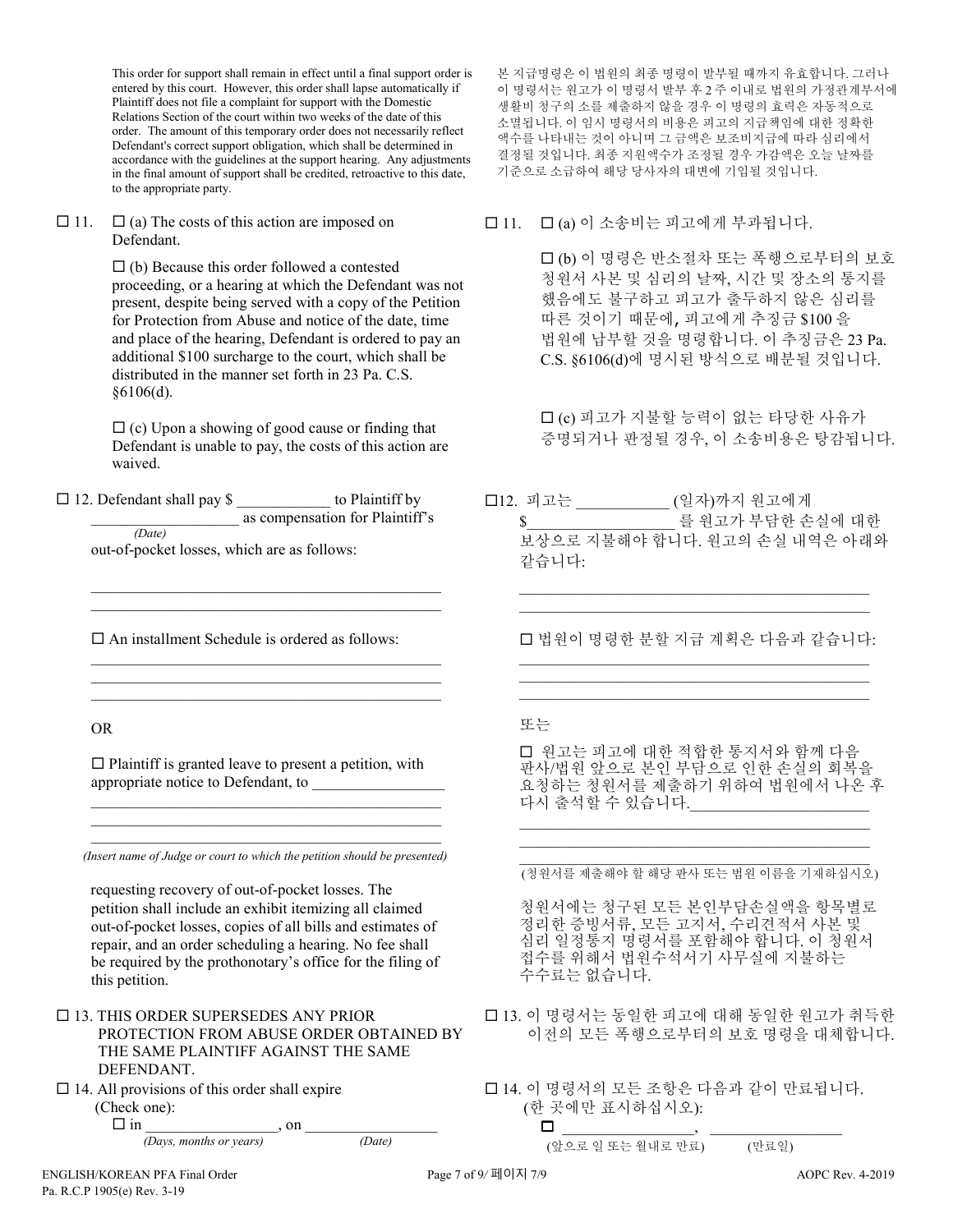OR

또는

 $\square$  in three years on

 $\overline{\mathcal{L}}$  , and the set of the set of the set of the set of the set of the set of the set of the set of the set of the set of the set of the set of the set of the set of the set of the set of the set of the set of the s *(Date)*

3 년 후 다음날짜에 만료

 $\mathcal{L}_\text{max}$  and  $\mathcal{L}_\text{max}$  and  $\mathcal{L}_\text{max}$  and  $\mathcal{L}_\text{max}$ (날짜)

#### **NOTICE TO DEFENDANT**

DEFENDANT IS HEREBY NOTIFIED THAT FAILURE TO OBEY THIS ORDER MAY RESULT IN ARREST AS SET FORTH IN 23 PA.C.S. § 6113 AND THAT VIOLATION OF THE ORDER MAY RESULT IN A CHARGE OF INDIRECT CRIMINAL CONTEMPT AS SET FORTH IN 23 PA.C.S. § 6114. VIOLATION MAY ALSO SUBJECT YOU TO PROSECUTION AND CRIMINAL PENALTIES UNDER THE PENNSYLVANIA CRIMES CODE. A VIOLATION OF THIS ORDER MAY RESULT IN THE REVOCATION OF THE SAFEKEEPING PERMIT, WHICH WILL REQUIRE THE IMMEDIATE RELINQUISHMENT OF YOUR FIREARMS, OTHER WEAPONS, AND AMMUNITION TO THE SHERIFF OR THE APPROPRIATE LAW ENFORCEMENT AGENCY. PLAINTIFF'S CONSENT TO CONTACT BY DEFENDANT SHALL NOT INVALIDATE THIS ORDER, WHICH CAN ONLY BE MODIFIED BY FURTHER ORDER OF COURT. 23 Pa. C.S. §6108(g).

THIS ORDER IS ENFORCEABLE IN ALL FIFTY (50) STATES, THE DISTRICT OF COLUMBIA, TRIBAL LANDS, US TERRITORIES, AND THE COMMONWEALTH OF PUERTO RICO UNDER THE VIOLENCE AGAINST WOMEN ACT, 18 U.S.C. §2265. IF YOU TRAVEL OUTSIDE OF THE STATE AND INTENTIONALLY VIOLATE THIS ORDER, YOU MAY BE SUBJECT TO FEDERAL CRIMINAL PROCEEDINGS UNDER THAT ACT. 18 U.S.C. §§2261-2262. IF YOU POSSESS A FIREARM OR ANY AMMUNITION WHILE THIS ORDER IS IN EFFECT, YOU MAY BE CHARGED WITH A FEDERAL CRIMINAL OFFENSE EVEN IF THIS PENNSYLVANIA ORDER DOES NOT EXPRESSLY PROHIBIT YOU FROM POSSESSING FIREARMS OR AMMUNITION UNDER 18 U.S.C. §922(g)(8) OR STATE CRIMINAL OFFENSES AND STATE CRIMINAL PENALTIES UNDER 18 PA.C.S. § 6105.

# 피고에게 알림

피고는 이 명령을 준수하지 못할 경우 23 PA.C.S. § 6113 에 명시된 바와 같이 체포될 수 있고 이 명령을 위반할 경우 23 PA.C.S. § 6114 에 명시된 바와 같이 간접 법정모욕죄로 기소될 수 있다는 것을 통지합니다. 위반 시에는 또한 PENNSYLVANIA CRIMES CODE(펜실베니아 주 형법)에 따라 기소 및 형사처벌 대상이 됩니다. 이 명령을 위반할 경우 보관허가증이 취소되어, 소유하고 있는 화기, 기타 무기 및 탄약을 보안관 또는 적절한 법집행 기관에게 즉시 내어 주어야 합니다. 피고가 접촉하는 것을 원고가 동의한다고 해서 이 명령이 무효화되는 것이 아니며 이 명령은 그런 목적으로 적절한 법원문서를 제출하고 법원의 추후 명령을 내리는 과정을 통해서만 수정이 가능합니다. 23 Pa C.S. §6108(g).

본 명령은 VIOLENCE AGAINST WOMEN ACT(여성에 대한 폭행 방지법)에 따라 미국내 50 개주와 컬럼비아 특별구, 모든 부족 토지 및 모든 미국영토, 푸에르토리코 자유 연합주에서 효력을 발생합니다. 18 U.S.C. §2265. 만약 귀하가 미국 밖으로 여행 시 이 명령을 고의적으로 위반할 경우에도 VIOLENCE AGAINST WOMEN ACT(여성에 대한 폭력 방지법)에 따라 연방 형사절차에 처해질 수 있습니다. 18 U.S.C. §§2261-2262. 이 명령이 유효한 기간동안 화기나 탄약을 소지한 경우 이 펜실베니아 명령서에서 화기나 탄약 소지를 명시적으로 금지하지 않았을 경우라도 18 U.S.C. §922(g)(8)에 따라 연방 형사법 위반으로 기소될 수 있거나, 18 PA.C.S. § 6105 에 따라 주 형사법 위반과 주 형사 처벌로 기소될 수 있습니다.

#### **NOTICE TO SHERIFF, POLICE, AND LAW ENFORCEMENT OFFICIALS**

The police and sheriff who have jurisdiction over Plaintiff's residence OR any location where a violation of this order occurs OR where Defendant may be located, shall enforce this order. The court shall have jurisdiction over any indirect criminal contempt proceeding, either in the county where the violation occurred or where this protective order was entered. An arrest for violation of Paragraphs 1 through 7 of this order may be without warrant, based solely on probable cause, whether or not the violation is committed in the presence of the police or any sheriff. 23 Pa. C.S. §6113.

Subsequent to an arrest, and without the necessity of a warrant, the police officer or sheriff shall seize all firearms, other weapons, and ammunition in Defendant's possession that were used or threatened to be used during the violation of the protection order or during prior incidents of abuse and any other firearms in Defendant's possession.

The  $\overline{\phantom{a}}$